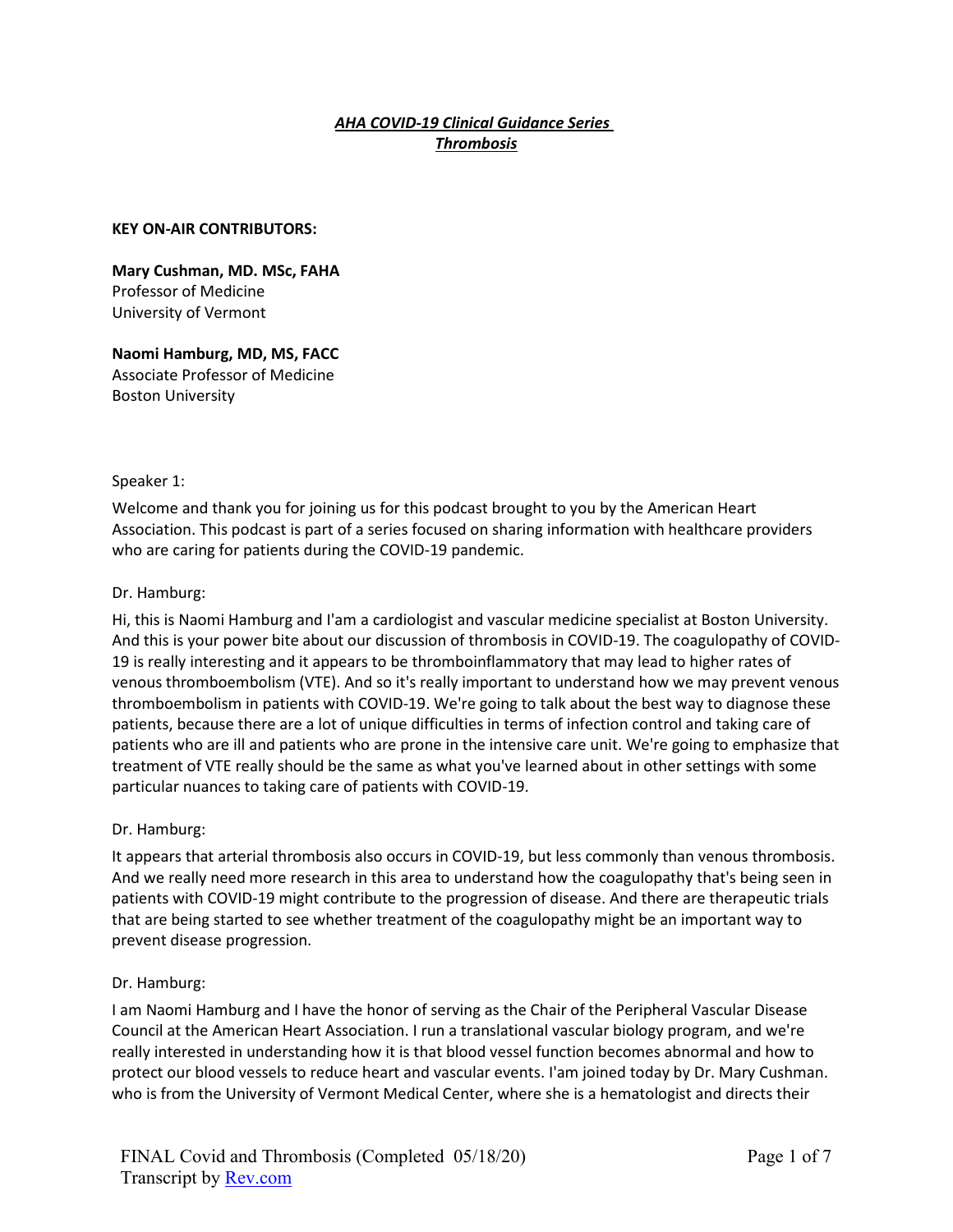thrombosis and hemostasis program. She's a professor of medicine at the University of Vermont Lerner College of Medicine, and as a widely cited epidemiologist, studying risk factors and causes of venous and arterial thrombosis and reasons for racial disparity, which has been very important factor during this pandemic.

# Dr. Hamburg:

So Mary, talk to us about what is the coagulopathy that we're hearing about and COVID-19.

### Dr. Cushman:

Thank you so much, Naomi, the coagulopathy in COVID-19 is different than what we are used to seeing in other infections. It's not a classical disseminated intravascular coagulation (DIC) and it's characterized most consistently by elevation of D-dimer and elevation of pro-inflammatory mediators like C-reactive protein and ferritin. It appears from early studies during this pandemic, that abnormalities of these biomarkers predict higher mortality among inpatients with COVID-19. And in order to provide a framework for understanding this coagulopathy better, we have proposed that patients progress through three stages of increasing severity of the coagulopathy.

## Dr. Cushman:

Ultimately the ongoing thrombo-inflammatory process, or stage three, ultimately this thromboinflammatory process can lead to a cytokine storm and can entail microvascular thrombosis and fibrin deposition in the lungs that contributes to the progressive respiratory failure seen in the sickest patients. It might even be that there's insight to macrothrombosis also forming in the lung, this mimics pulmonary embolism (PE). So it's quite a different thing than we're used to seeing. And the rapid recognition of it seems to be important in identifying patients at greatest risk of progressive disease.

### Dr. Cushman:

Naomi, what is the risk of VTE with COVID-19? So deep vein thrombosis, pulmonary embolism, common complication of hospitalization in general, but what's the risk related to COVID-19?

### Dr. Hamburg:

Yeah. So all of us who are taking care of these patients have definitely seen patients with pulmonary embolism and venous thrombosis. And the real question is how common is it and how common is it in different groups of patients? And one of the big challenges in this disease is that there's a lot of interest in getting information rapidly since we're taking care of something that's new, that we're taking care of patients who are very sick and it's hard to face the uncertainty of the lack of knowledge. But at the same time, we really want to balance this with getting high quality information, even as it comes out rapidly. So I would say the best information that we have about how common venous thromboembolism is in patients with COVID-19 is probably from the intensive care unit (ICU). And it seems from more recent studies, both from the United States and from Europe, that the rate may be relatively high, up to 20 to 30%.

### Dr. Hamburg:

And most of these studies it's really based on clinical, some clinical suspicion of having VTE. And so it may be that there's some undiagnosed patients, although it's probably the ones who we diagnose that are most relevant, because they need treatment. In other settings, we have less information. So in patients who are in the general hospitalized patients, but not in the ICU, that's probably lower, less than

FINAL Covid and Thrombosis (Completed 05/18/20) Transcript by **Rev.com**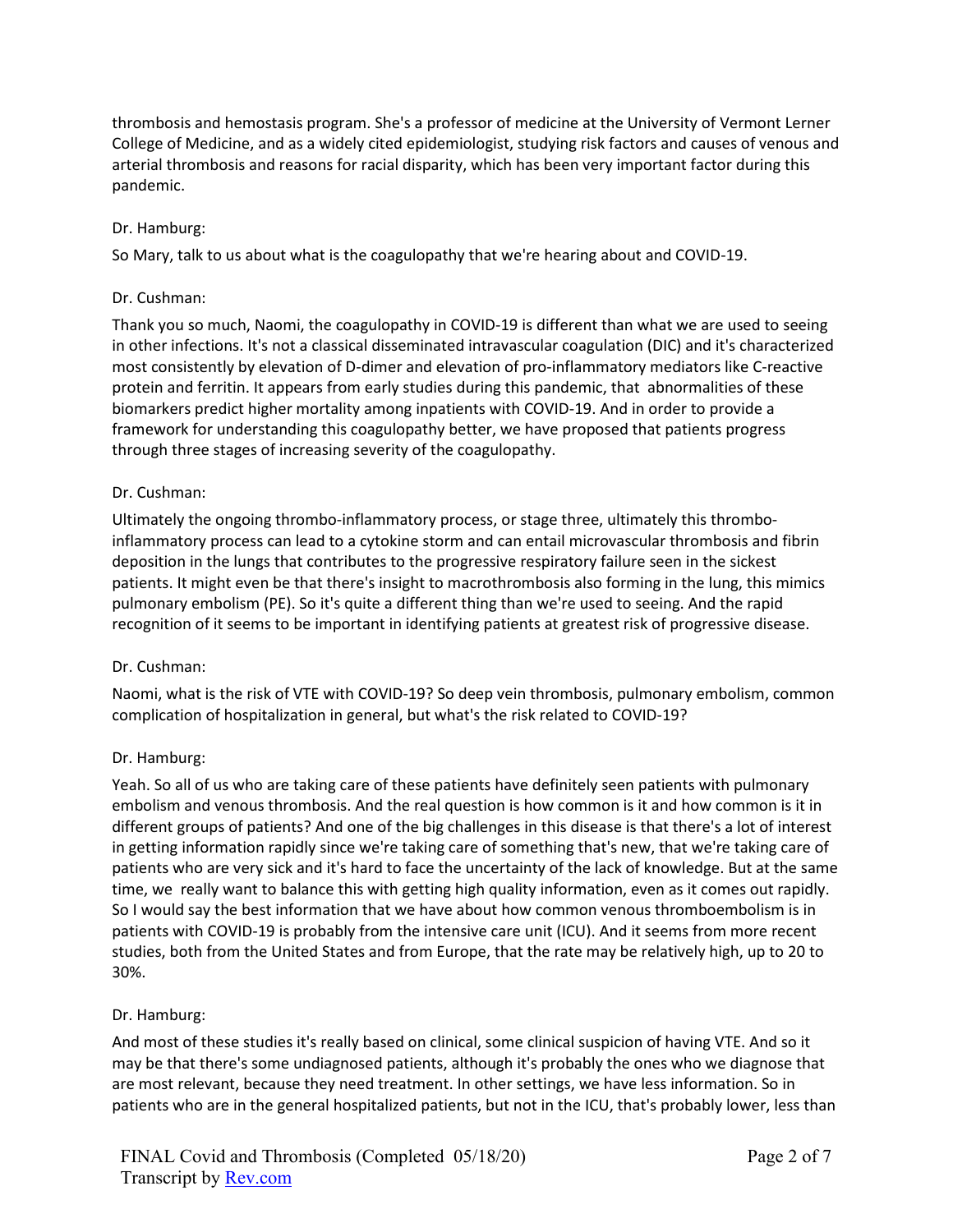10%. And then there's a lot of interest in understanding whether it might be going on at home or after hospital discharge. And even though I have definitely had patients who've come back with pulmonary embolism after discharge, what the true incidence of this is less clear. So thinking about once we know this is happening, is there any way where that we know that we might be able to prevent venous thromboembolism in these patients who are in the hospital with COVID-19?

## Dr. Cushman:

Yeah, so there are several guidance documents coming out on this topic and most of them suggest that the best approach is to use standard guideline -based prevention like we use in other medical inpatients. And so that would consist in the United States of enoxparin, 40 milligrams daily, or heparin 5,000 units twice a day (BID) or three times a day (TID). There are a number of different trials ongoing that are testing different strategies for thrombo-prophylaxis that include higher or intermediate doses of anticoagulation compared to the standard low dose anticoagulation. At the same time, as trials are happening, institutional protocols are rapidly appearing and these are not all based on established guidelines. They're based on people's desire to try to do the best thing for their patients and often times people think that the best thing is more. And so some institutional protocols are rising up that suggests even full dose anticoagulation for most patients.

### Dr. Cushman:

And these are really not strategies that can be advocated at this time. I like to kind of pay attention to what experts say in general and the NIH, National Heart, Lung and Blood Institute just released a guideline on May 12th on prevention and treatment of VTE. So referring to documents like that, I think is the best strategy to making decisions for your own patients. And in the meantime, like everything, when we don't know the right answer, enroll your patient on a clinical trial, if you can get access to that.

### Dr. Cushman:

So Naomi, we know the rate is, may be higher than other acute infections for VTE, and we know there's a lot of interest in prophylaxis and studying the best way. But what about diagnosis and treatment? What are some of the challenges you see in that regard in your practice or are you seeing literature and studies on so far?

# Dr. Hamburg:

Yeah, so I think, well, one of the things that I've repeatedly told my fellows during this whole pandemic is, you still want to remember all the medicine that you knew up until this point. So one question is, how would you have done this before? And don't forget about that. And then the question is, are there any specific changes that we're going to do for this new illness for COVID-19? And one of the key challenges for diagnosis is literally twofold here. One is that there's a risk of infection of the people who are doing the testing. So how to manage the people who work in your vascular laboratory or the clinicians who may be doing the actual testing of the patients. And the other is, how to get tests on patients who are critically ill and maybe on unstable to do particular kinds of tests or maybe prone, in a prone position, and therefore harder to do ultrasound tests.

### Dr. Hamburg:

So just clearly, I mean our main stage tests in this disease are going to be duplex ultrasound, looking for venous thrombosis in the limbs and generally CT scan to look for pulmonary embolism as well as echocardiogram to look at the right ventricle. So as an overall guiding principle, I would say you want to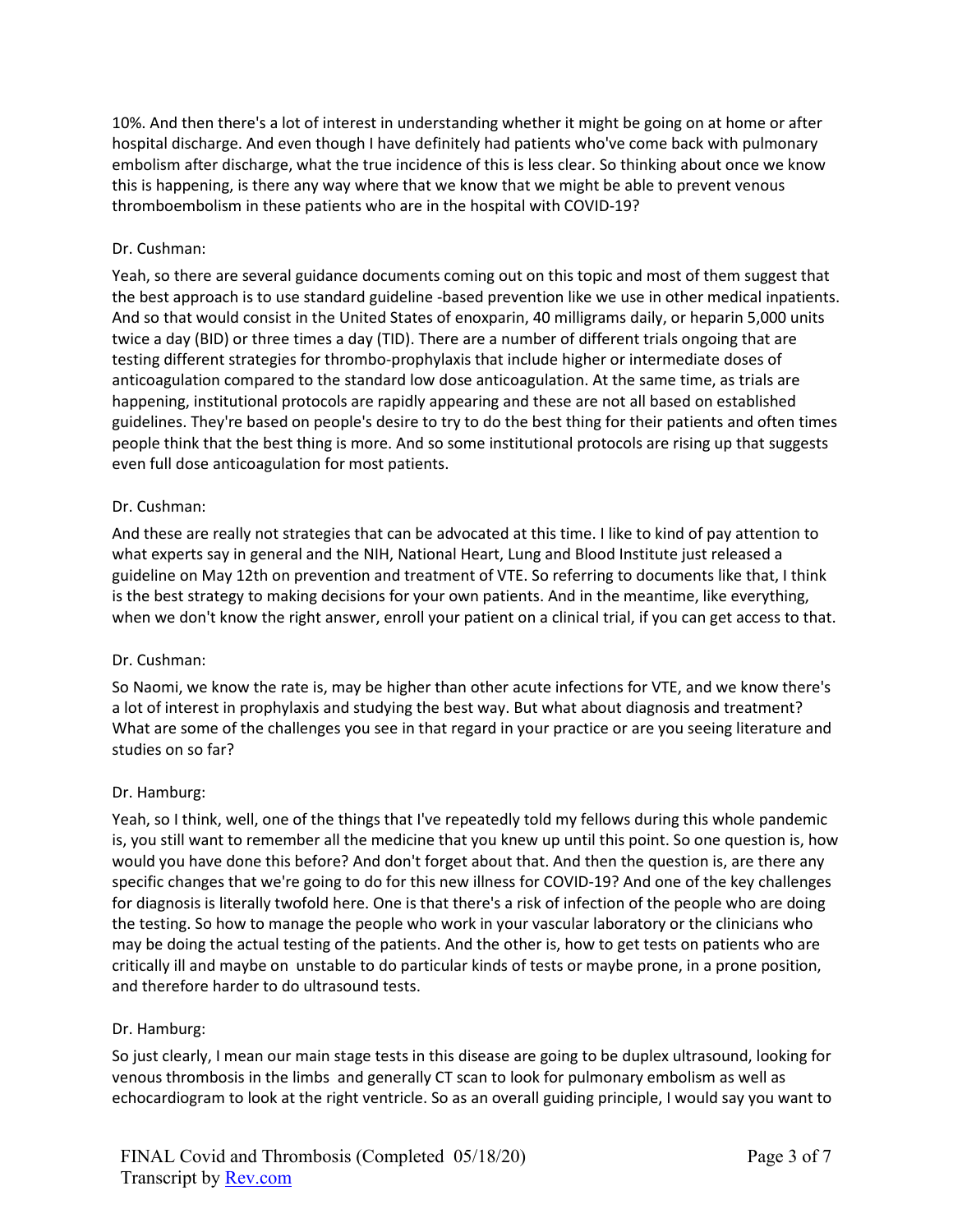focus on doing the testing that's going to be necessary in order to alter patient care and how can you do that with minimal risk of exposure to the people who are doing the tasks. And so one option is to do point of care ultrasound, which can be very useful, both for looking at, for lower extremity deep vein thrombosis, as well as for looking at the right ventricle as long as you have people, either clinicians or **[]** vascular ultrasound technicians (techs) or echocardiographers who are trained at doing this.

# Dr. Hamburg:

And then if it really is going to change what you do, that we still are having our vascular techs do tests in these patients and it's been a key part of their management. At this point, there's no clear indication for screening patients for venous thrombosis in the limbs, that is in patients who you don't have any clinical suspicion. Although there are clearly some places that they're using ultrasound as part of their physical examination. And if that's what you're doing, it may make sense. The guidelines currently that you just referred to do not suggest a routine screening for patients.

## Dr. Hamburg:

And then the other issue is what about empiric therapy? So I said, it may be very hard if someone's particularly ill, in advanced stages of ARDS, to get diagnostic testing. And there are a number of different societies that are suggesting the possibility of doing empiric therapy with anticoagulation if you have suspicion for venous thrombotic event or pulmonary embolism causing a clinical deterioration. A patient that may be reasonable to anticoagulant e without definitive testing first, and then doing testing when it's right from the patient.

## Dr. Hamburg:

In terms of the treatment from anticoagulation, it's really going to generally follow the principles for DVT and PE and other illnesses. With one suggestion, there is some guidance towards using low molecular weight heparin or fondaparinux instead of unfractionated heparin, just because of the number of times that you may have to reenter their room to do blood testing for unfractionated heparin. But if that's the only choice that's best for your patient, you can still certainly use unfractionated heparin. And then a lot of questions come up about advanced therapies in these patients, partly because they are sick or deteriorating. We have had cases of using thrombolytic therapy, again, for a clinical indication if there is some suggestion or diagnosis that this comes from pulmonary embolism.

### Dr. Hamburg:

We have a pretty high threshold for using catheter-based therapies or inferior vena cava (IVC) filters, just because of the amount of exposure that's going to happen to a large number of people who are doing the procedure and because you do have alternatives with thrombolytic therapy that may be safer for the whole care team. A number of questions have come up about some special circumstances, like what happens to patients that continue to develop clots even on current, on recommended therapy. And so there's been some discussion about whether or not you would want to use higher dose anticoagulation, in these patients, but really I would emphasize that there's no clear evidence about this and it really should probably be part of a trial. And you're going to have to think about what's best in terms of the risk benefit for your patients.

Dr. Hamburg: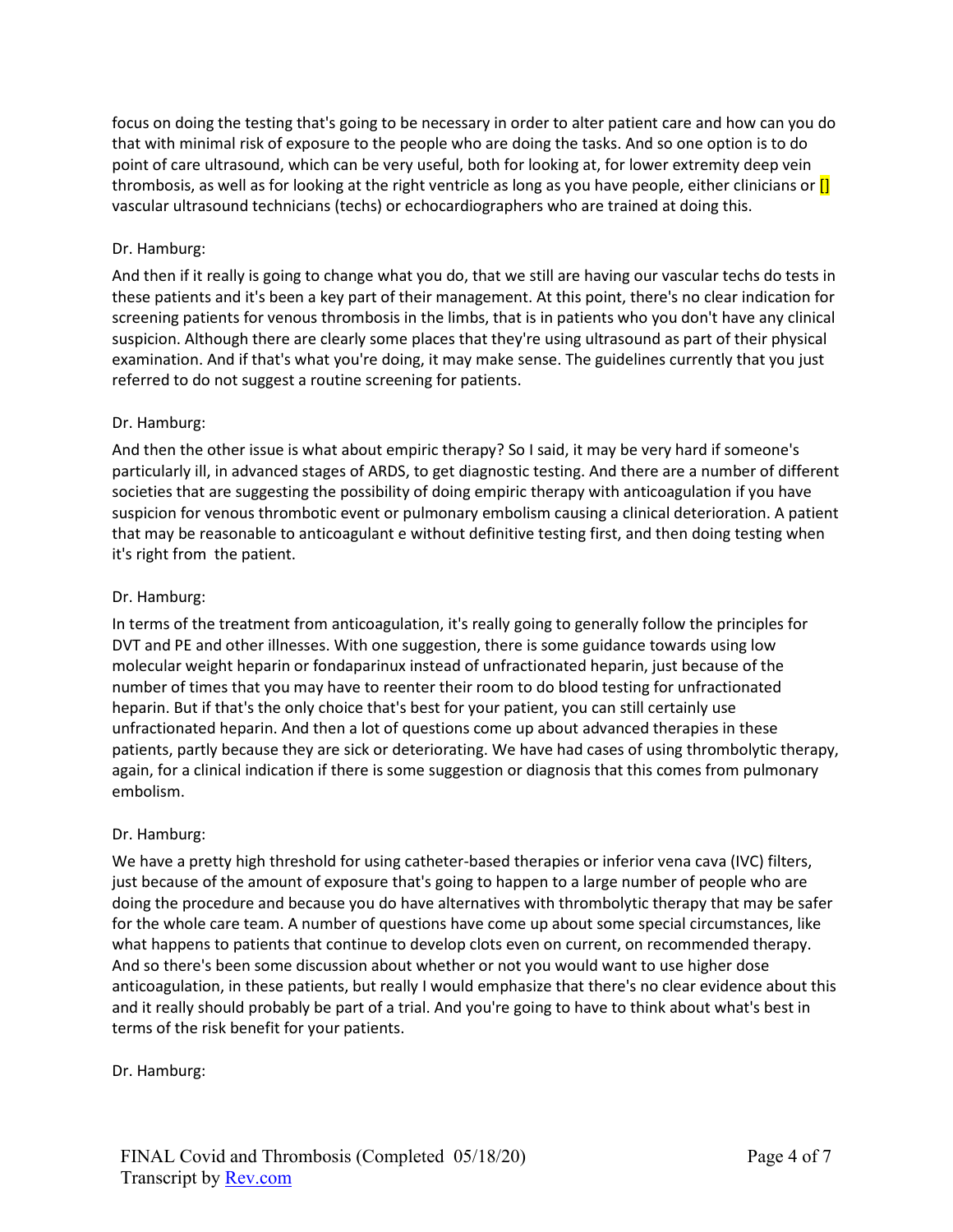And then I think a really interesting question is about what about when the patients leave the hospital. Again, there's not clear evidence that it's going to be different for COVID-19. There have been some trials looking at whether using prophylactic therapy after patients leave the hospital, just to clarify, these are in-patients who have not been diagnosed with VTE, that they would maybe benefit from ongoing prophylaxis. And I think all the suggestions from the various societies and from the NIH would be to follow your other guidelines for patients that could benefit, acutely ill medical patients who could benefit from ongoing prophylaxis when they leave the hospital and depending on the setting and their mobility when they leave. So it's not clear that it should be different for COVID-19. And in terms of continuing anticoagulation and how long, I think this is an evolving field, but at the moment, these patients are going to be treated like other patients who develop provoked deep vein thrombosis (DVT) in the hospital.

### Dr. Hamburg:

And again, this of course is a field that's in some evolution in and of itself. And you really want to look at what are their underlying risk factors and what you think their risk is for having another clot when you think about how long ultimately are going to leave them on therapeutic anticoagulation.

#### Dr. Hamburg:

So we've talked a lot about specifics about venous thromboembolism and pulmonary embolism, but I think it's really interesting to think about some of the issues you raised in the beginning, Mary, about does this coagulopathy that we're seeing in patients with COVID-19 having an effect on other aspects of their COVID disease and what are their thoughts about that?

#### Dr. Cushman:

Yeah, thank you for that great review of diagnosis and treatment. I think I agree spot on with everything you said. So, as I mentioned before, it's believed that this coagulopathy can contribute to thromboinflammation in the lungs with micro thrombi or macro thrombi, and that people with coagulopathy have a worst prognosis. So it raises the question of whether treating the coagulopathy itself might improve outcomes. And there are several rationales that support the idea that anticoagulation could reduce disease progression from the infection apart from impacts on macro thrombosis. And an example of this comes from older literature, humans and animal models of acute lung injury that described benefits of anticoagulation. From the finding that heparin may bind directly to the SARS CoV-2 spike protein, interfering with viral attachment and entry into cells. And also that we know heparins have anti-inflammatory effects in acutely ill medical patients, including those with COVID-19.

### Dr. Cushman:

There was a retrospective study that suggested among patients with severe COVID-19, they had lower risk of death if they were treated with heparin prophylaxis and that that impact was most prominent when the D-dimer was most elevated. So elevated D-dimer may be a marker for people who could derive benefit from even lower dose heparin prophylaxis in terms of mortality risk. So for these reasons we are seeking funding, and launching a trial at the same time as we're seeking funding, urgent times call for action. So we are launching and seeking funding for a multicenter randomized controlled trial called the Rapid COVID COAG Trial, which will test the hypothesis in ward patients with COVID-19 and elevated D-dimer that full intensity anticoagulation with heparin or low molecular weight heparin compared to the standard of care DVT prophylaxis will prevent progressive disease. And by that, I mean transfer to the ICU, use of mechanical ventilation or death over the next month.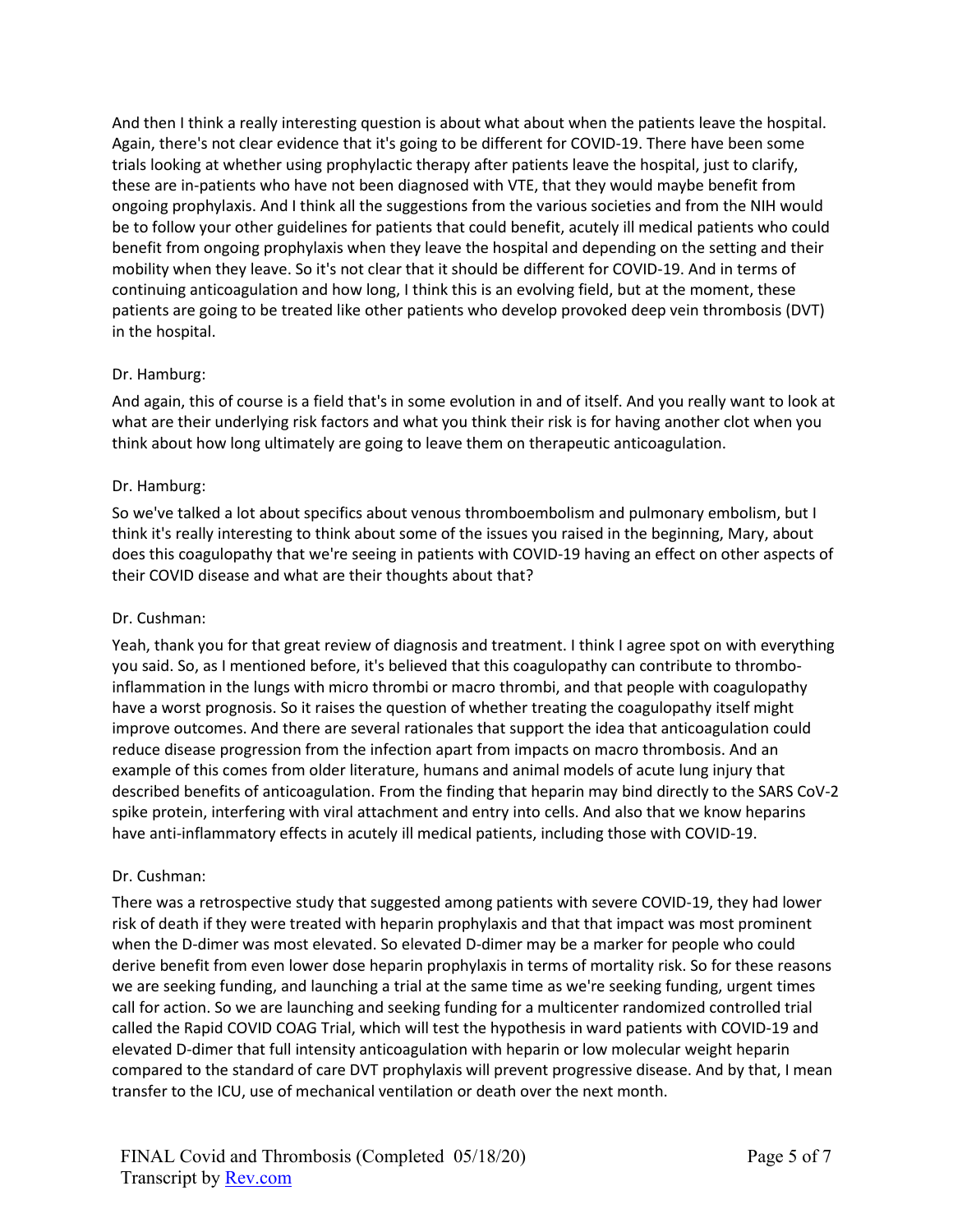### Dr. Cushman:

And so there are a variety of trials similar to this with slightly different designs that are also starting. Some are including only ICU patients. Some are testing lower dose anticoagulant approaches, but I think in the end, all of these trials when taken together and hopefully in short time, will give us an answer as to whether there's this possibility of manipulating the coagulation system to improve the outcomes of patients. And I feel really intensely that any trial that's happening in this disease is going to need to address the subgroups of patients who tend to have worse outcomes. So as an example, African-Americans appear to have higher COVID-related mortality than Caucasian Americans. And we don't know really why this is the case. Do they get infected more or do they have a more serious version of the infection? We know that African-Americans have more adverse levels of several of the thrombo= inflammatory biomarkers that we were discussing, but we don't know if their coagulopathy is worse when they get sick with this infection.

### Dr. Cushman:

So in our clinical trial, and I hope in any clinical trial that's being done, investigators should be aiming to determine whether the treatment or interventions, whether it's anticoagulation or hydroxychloroquine, or antiviral therapies, whether they differ in terms of their efficacy based on race ethnicity. So we're hoping to address that question in our study and also to include biomarker measurements in our participants so we can tease out the pathophysiology what's going on here. So of course, venous thrombosis is the most likely kind of thrombosis in people who have infections, but I wondered you're a cardiologist and arterial thrombosis is a type of thrombosis that of course kills more people worldwide than venous thrombosis. Can you speak to anything that we're learning on the rates of arterial thrombosis and the nature of it in COVID-19 infection?

### Dr. Hamburg:

Yeah, so I would say compared to even venous thrombosis, we have more of a positive information in this area, but there have been some reports about arterial thrombosis in inpatients who are quite sick with COVID-19. And in particular, there was a report out of Italy describing about 20 patients with acute limb ischemia, that is ischemia happening in the legs that may lead to needing to have amputations. And the question is, is this specific to COVID-19 or is it related to the underlying disease of the patients? Some of these patients had factors we know are associated with the development of acute limb ischemia, like prior revascularization or atrial fibrillation. So it may be that this, what happens to them because they're severely ill otherwise. And so what I would say is we need to be attentive to looking at the limbs in patients with COVID-19, thinking about their underlying risk factors, making sure that we are checking pulses and this seems obvious, but again, these patients, they're getting more limited contact between their physician providers and even trying to limit potentially that time that nurses are there. So I would emphasize that this is going to be an important part of your perhaps limited, but comprehensive physical exam in these patients to make sure that we don't miss limb ischemia.

### Dr. Hamburg:

And at the same time, I would caution against saying that this is just a reason to anticoagulate with therapeutic anticoagulation, as opposed to prophylactic anticoagulation, everybody with COVID-19 because we really need to know better whether the incidence is truly higher in patients with this disease compared to other comparably ill patients with underlying cardiovascular disease who are in the ICU. And then it's important to remember that, again, because it is a lot of patients with underlying cardiovascular illness who are getting sicker with COVID-19 that many of them may be on